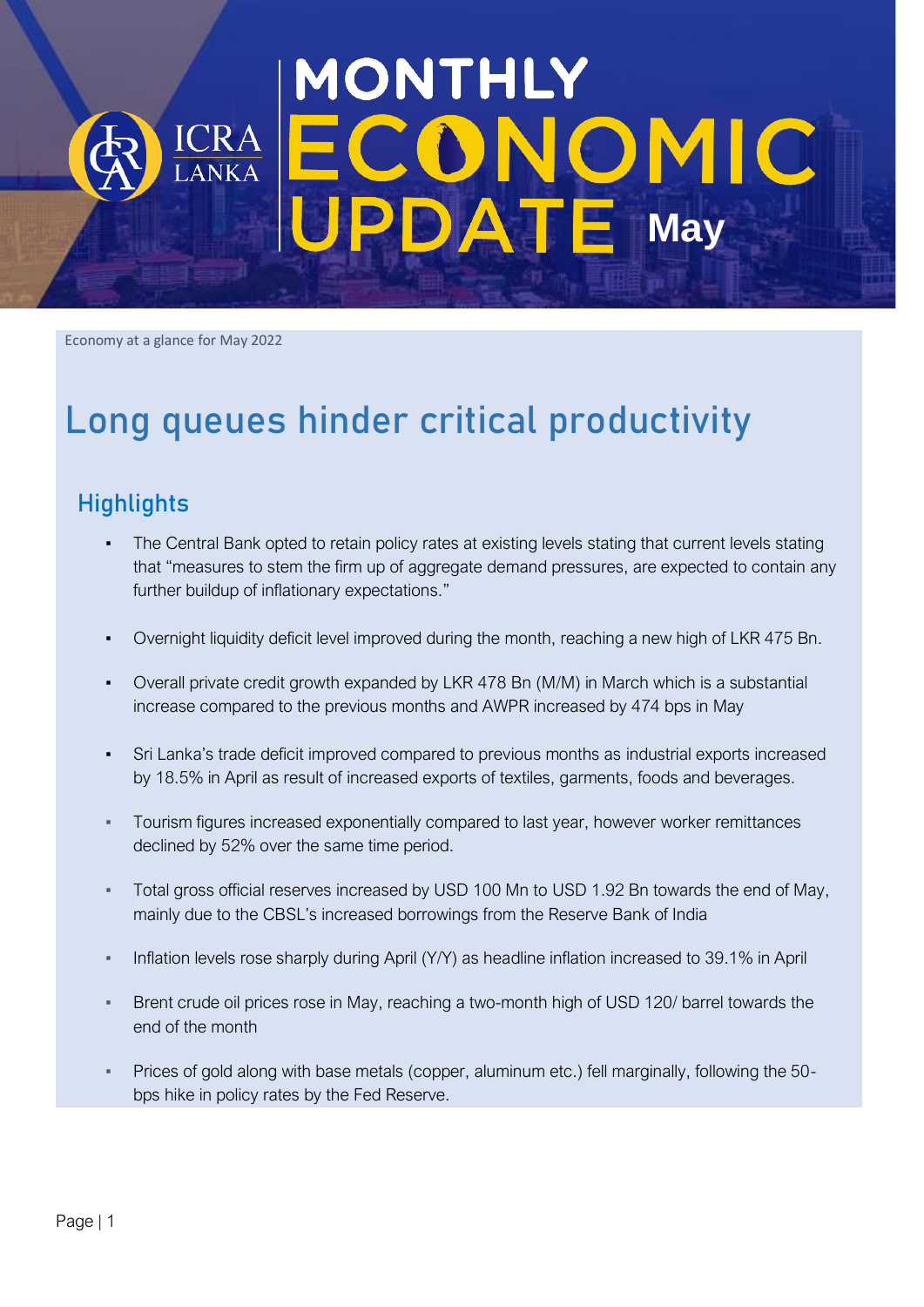

## **Interest Rates**

#### Short-term rates

Figure 1: Treasury bill yield and money market rates



Notes: AWCMR- Average Weighted Call Money Rate, SDFR- Standing Deposit Facility Rate, SLFR- Standing Lending Facility Rate, T-bill yields are for the secondary market, ARR – simple average of daily repo rates Source: CBSL

During the month, the Central Bank opted to retain policy rates at existing levels stating that current "measures to stem the firm up of aggregate demand pressures, are expected to contain any further buildup of inflationary expectations." The call and repo rates continued to hover at the upper bound of the policy corridor of 14.5%. Call and repo volumes declined to near zero levels.

Overnight liquidity deficit level improved during the month, reaching a new high of LKR 475 Bn while consistently staying below the LKR 600 Bn/day levels. Borrowings through the Standing Lending Facility remained at elevated levels, although showed improvement compared to April. The Central Bank absorbed around LKR 130 Bn in long term repos and its stock of treasury bills increased by LKR 107 Bn during the month.

Yields in the primary auctions rose marginally with short term instruments rising by around 20 bps. The 3M T-Bill continued to be in high demand over 6M and 12M, however overall volumes in the primary and secondary markets improved compared to previous months.

#### Long-term rates

Figure 2: Yield curve of treasuries



Notes: Yields are based on the weekly average prevailed at the last week of the month, shorter end – less than 2Y, mid/intermediate tenor – 2 to 10Y, longer tenor – above 10Y, Source: CBSL

Yields of long-term maturities showed an overall increase during the month, with short-term maturities increasing marginally. The market absorbed around LKR 60 Bn in new bond issuances while volumes in the secondary market increased substantially.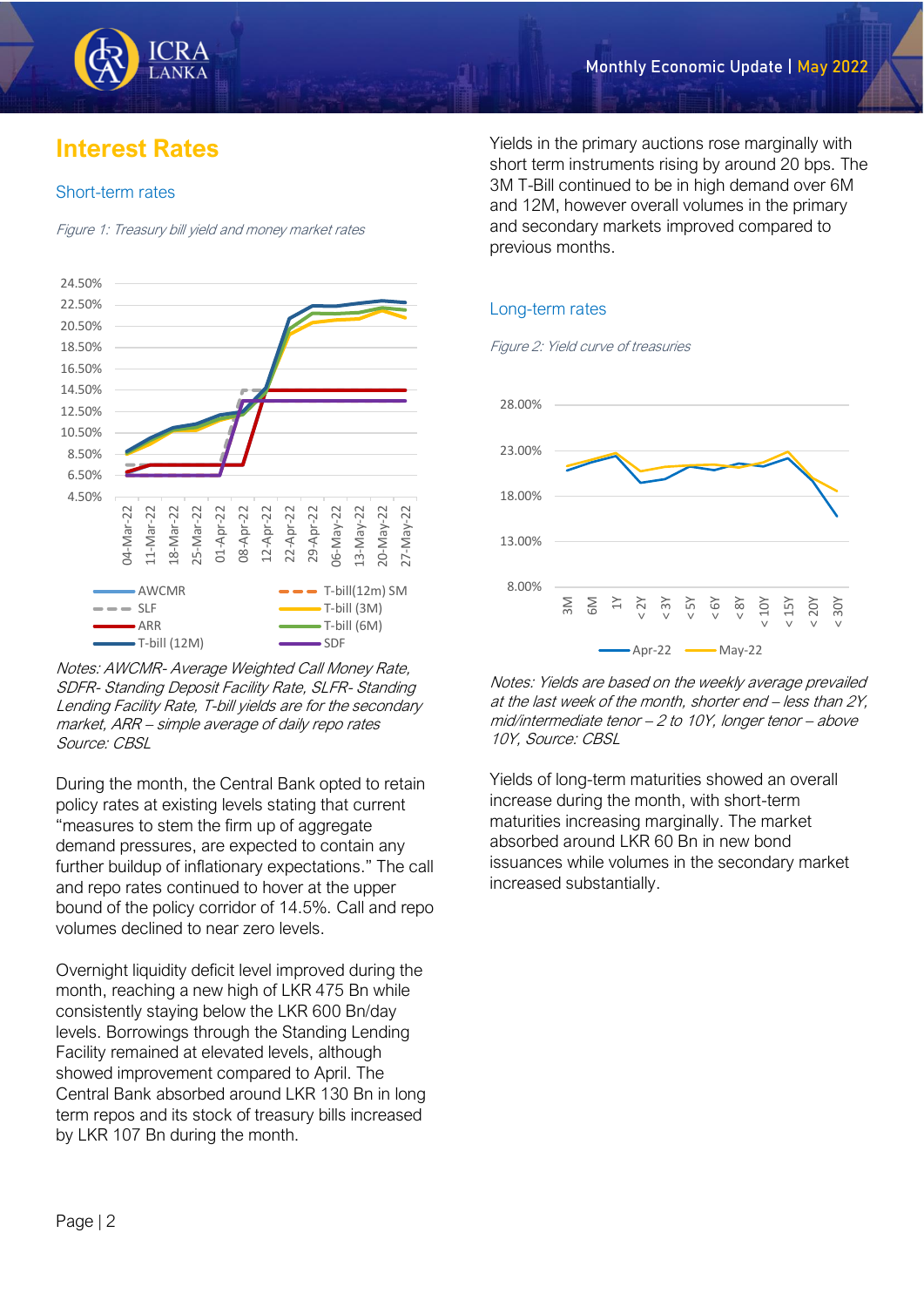

Figure 3: AWPR <sup>1</sup> and 3M T-bill yield



Note: T-bill yield for secondary market, Source: CBSL

Overall private credit growth expanded by LKR 478 Bn (M/M) in March which is a substantial increase compared to the previous months. Reserve money experienced a contraction of 2.7% and AWPR increased by 474 bps in May reflecting tightening monetary conditions.

#### International rates

Figure 4: Month open international lending rates



Notes: The SOFR Averages are compounded averages of the SOFR over rolling 180-calendar day periods. Source: New York Federal Reserve and global-rates.com

The month of May started with yields of mediumand long-term instruments rising above 3% as investors seemed concerned regarding the inflation outlook despite strong US jobs data in April.

However, the market picked up momentum thereafter as buyers returned, causing a decrease in yields of longer-term maturities. Yields continued to fall in the subsequent days as new inflation data showed that inflation levels had decreased less than expected. Furthermore, food and energy inflation had increased over the same time period. Bond yields fell across the board as losses arising from the stock market caused investors to move towards safer assets. However, the total impact was cushioned, as yields rose marginally backed by a strong growth in US retail sales. Towards the tail end of the month, yields of longer-term maturities declined as strong stock selloff continued following fears of stagflation.

Following the 50-bps rate hike by the Federal Reserve the US linked LIBOR increased by close to 50 bps while the SOFR rate rose by around 43 bps.

The yields on ISB's increased across all maturity periods following the worsening of the economic situation in the country.

## **External Sector**

Sri Lanka's trade deficit for April 2022 was USD 729 Mn which is an 18% improvement compared to the same month last year. YOY (year-on-year) industrial exports increased by 18.5% in April as a result of increased exports of textiles, garments, foods, beverages and petroleum products. Import expenditure decreased marginally over the same time period due to decreased imports of various non-food consumer goods.

Receipts from tourism increased exponentially compared to the same month last year generating around USD 113 Mn in April 2022. However, M/M tourism revenue for 2022 has consistently deceased, as latest May 2022 figures shows earnings from tourism to be USD 54 Mn. Worker remittances has declined by 52% to USD 249 Mn in April (Y/Y) and has declined by 34% to USD 304 Mn in May (Y/Y).

Page | 3 <sup>1</sup> AWPR is calculated based on the submissions made by the commercial banks to the CBSL on the rates offered to customers who borrowed more than LKR 10 Mn for less than three months.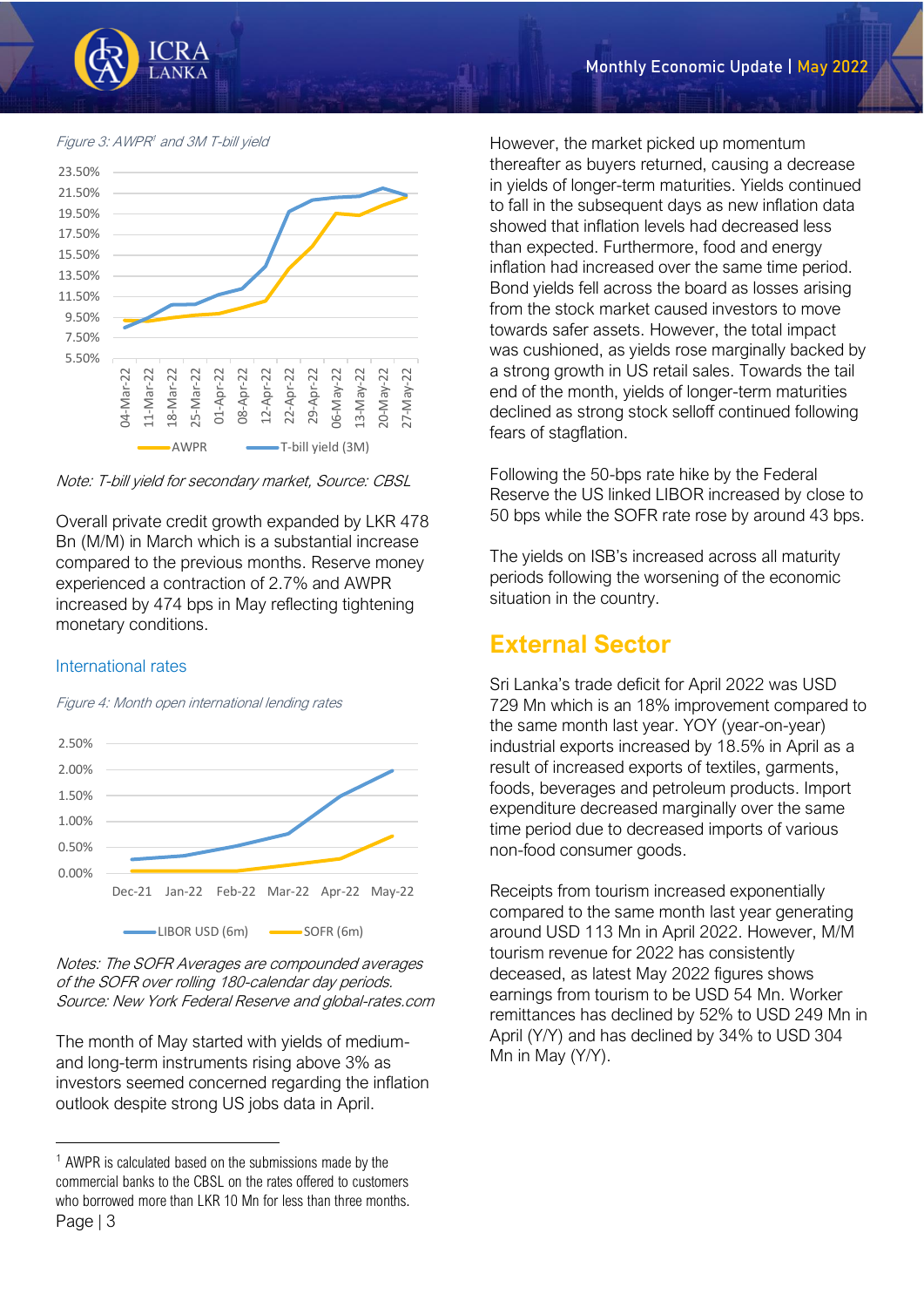

Figure 5: Gross official reserves (Mn USD)



Source: CBSL

Total gross official reserves slid down by USD 90 Mn to USD 1.8 Bn towards the end of April. Outstanding foreign obligations remained at existing levels as the newly appointed CBSL governor ordered the suspension of foreign debt repayments.

Total gross official reserves increased by USD 100 Mn to USD 1.92 Bn towards the end of May, mainly due to the CBSL's increased borrowings from the Reserve Bank of India.



Figure 6: Interbank forex market daily avg. volumes (USD Mn)



Source: CBSL

Interbank spot and forward volumes continued to decline during the month as a result of the prevailing dollar and fuel shortage in the country.

## **Prices & Wages**

Figure 7: CCPI and Nominal Wage Rate Index of the informal private sector (Y/Y)



Notes: WRI (100=2012), CCPI (100=2013) Sources: CBSL, CSD

Private Wage growth continued to increase and posted a 16.1% increase (Y/Y) in April, while public sector employees' wages posted a 25.8% growth (Y/Y) during the same period.

Inflation levels rose sharply during April (Y/Y) as headline inflation increased to 39.1% in April from 29.8% in March. Food inflation increased to 57.4% from 46.6% due to rising prices of fresh fish, dried fish, rice, bread and dhal. Non-food inflation increased to 30.6% from 22% as a result of increased prices of fuel, housing, water, gas and electricity.

## **Equities**

#### Domestic Market

Figure 8: ASPI (M/M)

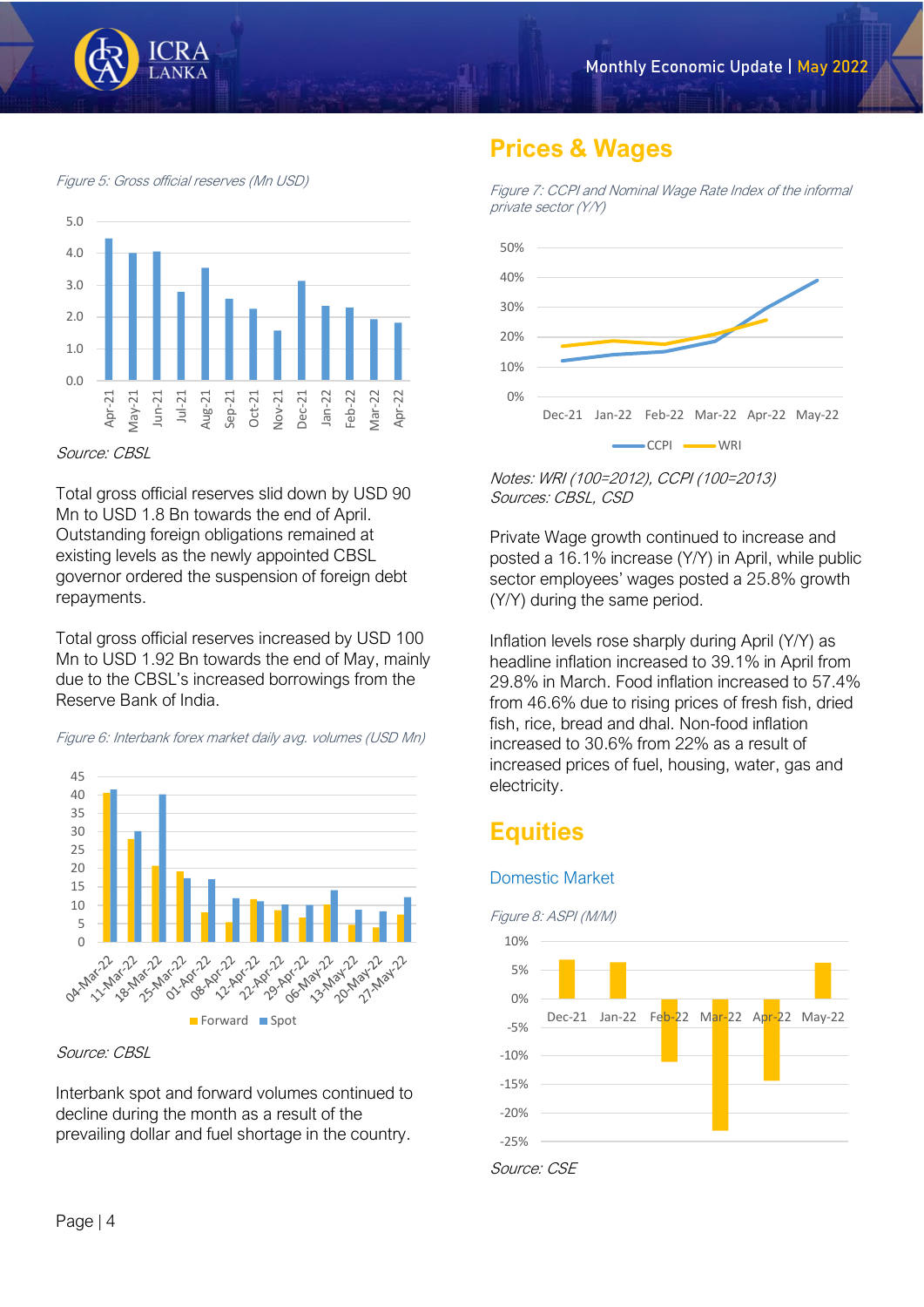

The stock market ended on an overall positive sentiment in May after experiencing continuous losses over the past 3 months. Markets closed with a 6.35% gain in the ASPI and a 6.78% gain in the S&P SL20. Transportation sector ended up being the largest gainer while utility and banking sectors made losses. Net foreign purchases remained positive and overall PBV (Price-to-Book-Value) rose from 0.92 to 0.98 favoring sellers.

#### Figure 9: GICS sector performance- May

|                                             | Index            |
|---------------------------------------------|------------------|
| Sector                                      | Points<br>Gained |
| Transportation                              | 7788             |
| Energy                                      | 561              |
| <b>Diversified Financials</b>               | 292              |
| Household & Personal Products               | 134              |
| Food, Beverage & Tobacco                    | 99               |
| Insurance                                   | 84               |
| Commercial & Professional Services          | 78               |
| Food & Staples Retailing                    | 73               |
| Automobiles & Components                    | 71               |
| Consumer Durables & Apparel                 | 46               |
| <b>Materials</b>                            | 42               |
| <b>Capital Goods</b>                        | 28               |
| Software Services                           | 23               |
| <b>Health Care Equipment &amp; Services</b> | 21               |
| <b>Real Estate</b>                          | 14               |
| Retailing                                   | 8                |
| <b>Consumer Services</b>                    | 5                |
| <b>Telecommunication Services</b>           | $\overline{4}$   |
| Banks                                       | $-18$            |
| <b>Utilities</b>                            | $-32$            |

#### Global Market

Overall stock market performance in May was mixed as a large rally in the final week helped recuperate heavy losses made during the month. The Dow Jones Industrial Average picked up 0,04% while the S&P 500 Index added 0.01%. The Nasdaq however fell 2.05%. Despite looming levels of inflation, the market was relieved to hear the Fed officials indicate that any further rate hikes would slow down after expected hikes in June and July. The energy sector experienced the largest gains whilst consumer discretionary and real estate were the largest losers. European markets remained

positive with Spain, Germany and UK making losses, while Asian markets remained mixed.

## **Commodities**

Figure 10: Crude oil price



Source: Bloomberg quoted in CBSL

Brent crude oil prices rose in May, reaching a twomonth high of USD 120/ barrel towards the end of the month. A mix of factors which included the European Union's impending sanctions on Russian oil coupled with China's gradual demand recovery from risen Covid cases, gave way for prices to rebound after decreasing the previous month. Furthermore, prices are expected to remain at elevated levels over the next few months, following OPEC+'s decision to not raise production immediately.





Source: Forbes & Walker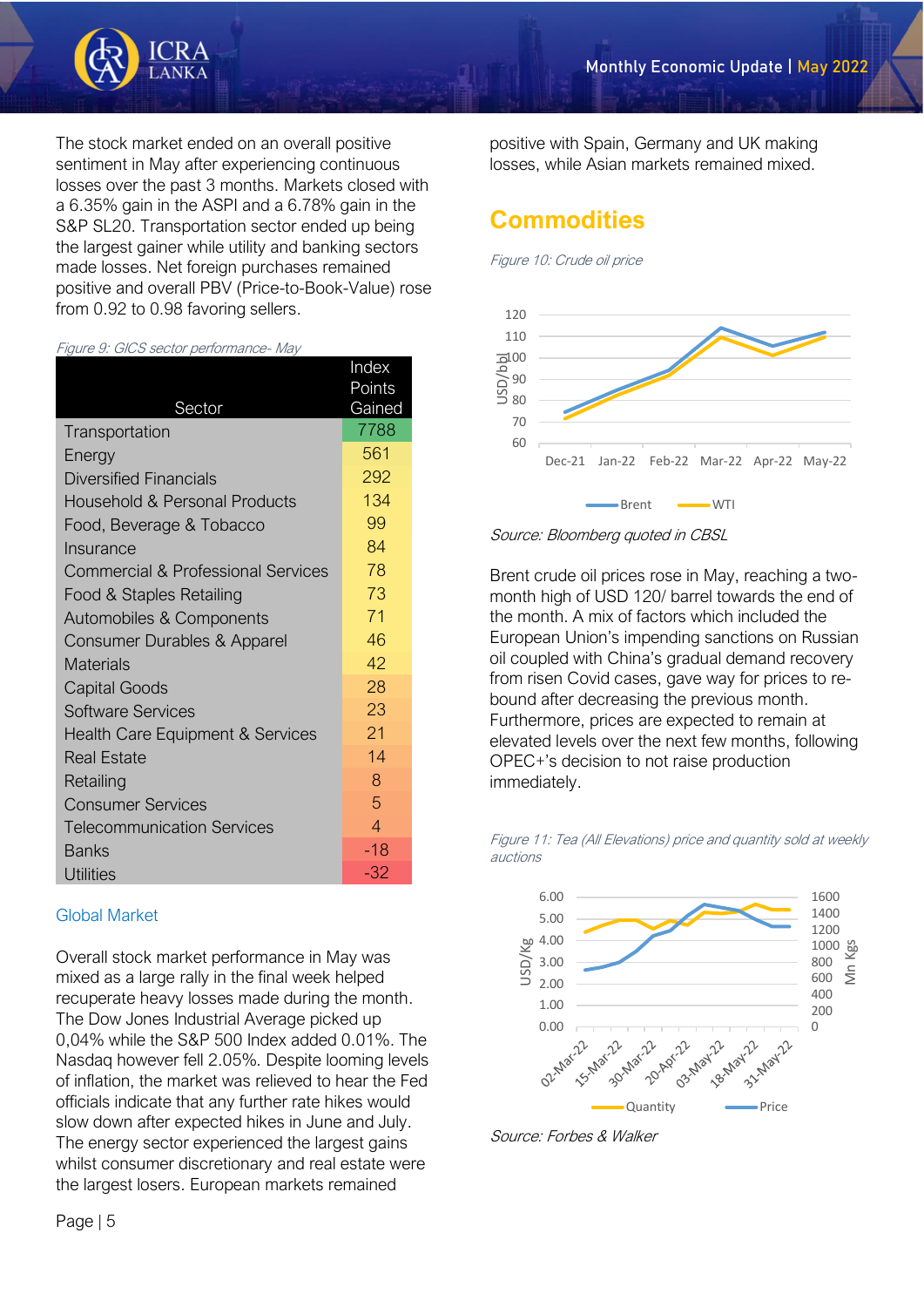

Auction prices were seen decreasing at the start of the month following factors like increasing volumes, lower quality and the appreciation of the rupee. Prices continued to fall throughout the month following diminished quality, Supply from international markets such as Kenya and Bangladesh increased resulting in the fall of global prices.

#### Read ICRA Lanka's report, [Sri Lanka plantations at](https://www.icralanka.com/research/sri-lanka-plantations-at-a-fork-in-the-road-thrive-or-survive/)  [a fork in the road, thrive or survive?](https://www.icralanka.com/research/sri-lanka-plantations-at-a-fork-in-the-road-thrive-or-survive/)

Figure 12: Rubber price weekly auctions



Note: Price of Latex 4X Source: RRISL

Prices at the Colombo rubber auctions increased in May compared to previous months. Rising local prices is attributable to decreased supply in the market resulting from continuous power cuts along with the fuel shortage.

#### Figure 13: Coconut price weekly auctions



#### Source: CDA

Coconut supply declined sharply in May following continuous power outages affecting factories and fuel shortages which affect transportation services. Furthermore, quality also dropped as a result of adverse weather conditions.





Notes: Base metals index includes Aluminum, Cobalt, Copper, Iron Ore, Molybdenum, Nickel, Tin, Uranium, and Zinc, precious metals index includes Gold, Silver, Palladium, and Platinum Source: IMF

Gold prices were seen edging up at the start of May as stagflation fears in the US pushed bond prices higher. However, prices fell thereafter when the Federal Reserve reaffirmed the upcoming interest rate hike in June/July. Prices continued to fall as strong retail sales in the US supplemented investor confidence that the economy was bouncing back. As a result, gold prices ended the month at USD 1850/ ounce

Overall base metal prices fell during the month, following strong appreciation of the dollar. Furthermore, copper prices declined as demand from Europe fell due to continued conflicts in Ukraine. Aluminum prices reached four-month lows as a result of slowdown in manufacturing activity in China which is the world's top consumer. Nevertheless, Nickel prices picked up on account of expected rise in production of electric vehicles during the year.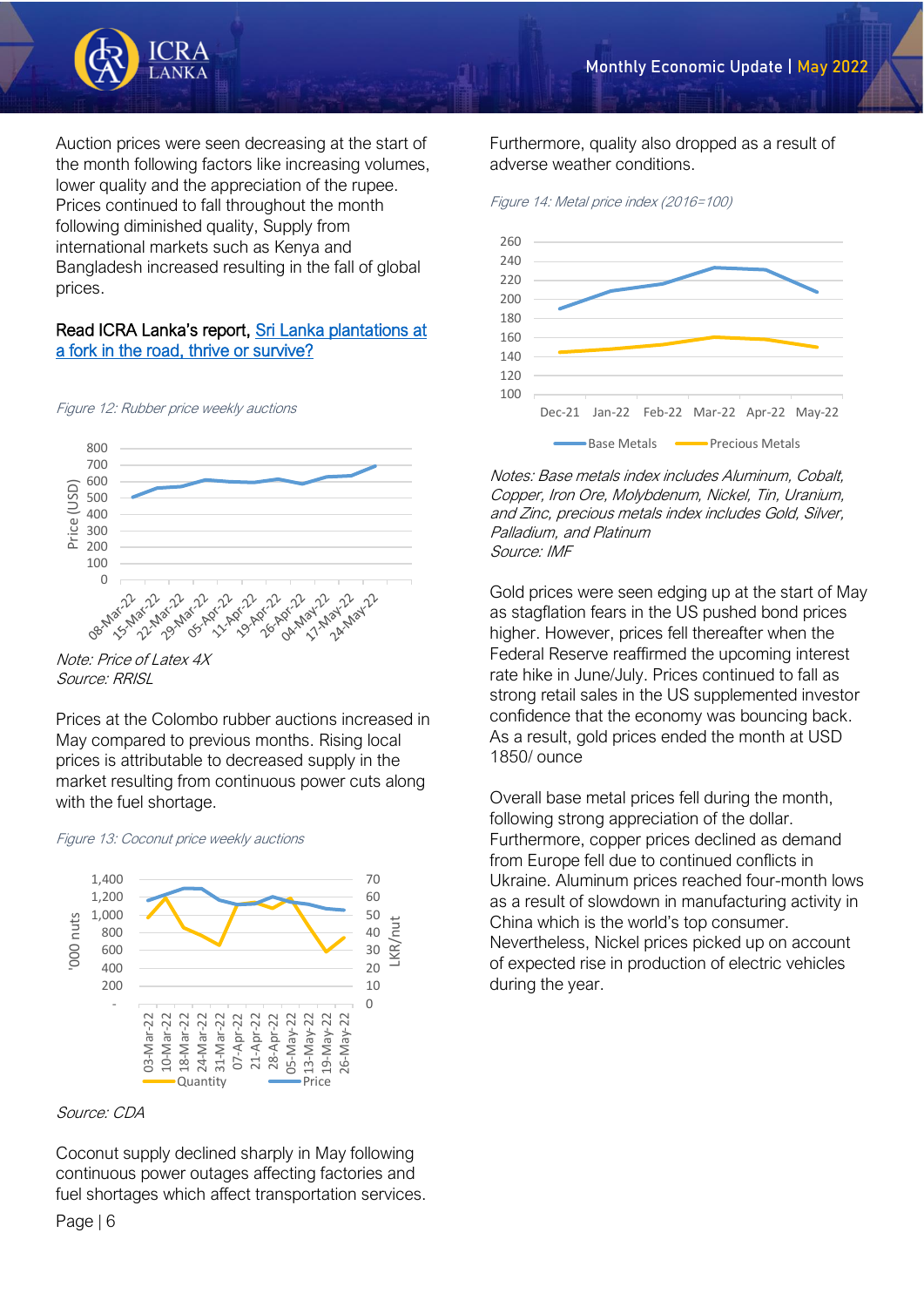

## **Real Sector**

Figure 15: PMI deviation from point of neutrality (Index points)



Notes- negative values indicate the sector is generally contracting on a month-on-month basis while positive values indicate the sector is expanding. The strength of contraction or expansion is manifested by the magnitude of the figure. Source: CBSL

The PMI for manufacturing contracted sharply in April 2022, as a result of significant decreases reported in production, new orders, stock of purchases and employment. Decreased production figures were mainly owing to the effects of power outages, fuel shortages and difficulties in opening letters of credit. Service sector PMI also deteriorated following high inflation levels, decreased tourist arrivals and continuous power outages

#### Read ICRA Lanka's take on what lies [beyond the](https://www.icralanka.com/research/pandemic-to-endemic-implications-for-sri-lankan-economy/)  [pandemic for Sri Lanka](https://www.icralanka.com/research/pandemic-to-endemic-implications-for-sri-lankan-economy/)

## **Outlook for June-July**

Sri Lanka's economic situation continues to worsen as short supply of essential goods such as fuel, cooking gas and medicines have resulted in citizens having to spend increasingly more time in ques. As a result, the county is likely to experience disruptions in economic productivity leading to further recessionary pressures.

Food inflation is likely to increase as a result of unsuccessful government policies which resulted in decreased crop yield specially in the tea and paddy sectors. Furthermore, fuel shortages would mean difficulties in transporting food items within the

country leading to higher prices and more wastages.

The CBSL is likely to retain policy rates at high levels in an effort to curb inflationary pressures as well as reduce the liquidity deficit within the banking system. However sustained high interest rates over long periods are likely to hinder growth prospects discouraging new investments, deterring credit growth.

This week the Federal Reserve increased its policy rates by 75 bps as a measure to control high inflation levels in the US. This is likely to result in further pressure for LKR to depreciate. Hence the CBSL may have to tighten monetary policy further to control the currency rate.

Key commodity prices have reached multi-year highs fueling inflation globally. Oil prices have settled at USD 120 / barrel as supply concerns take effect, and is likely to remain high during the rest of the year.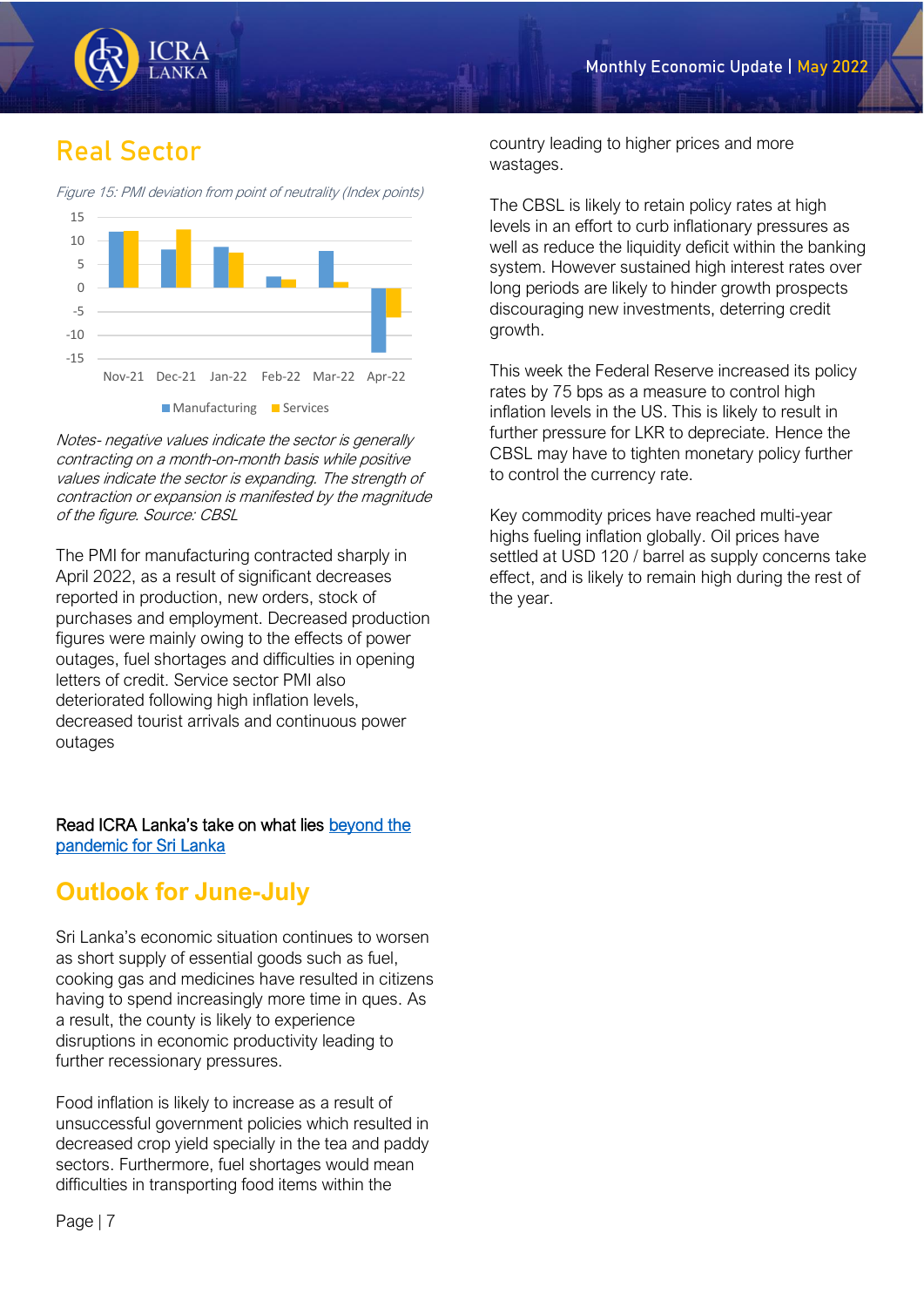

## **Rating Actions**

Following rating actions were taken by ICRA Lanka during the month of May Visit<https://www.icralanka.com/ratings/> to read the rating rationales.

| <b>Issuer</b>                                         | <b>Issue</b>                                                                                           | <b>Action</b>  | <b>Previous</b><br>Rating    | <b>Current Rating</b>  |
|-------------------------------------------------------|--------------------------------------------------------------------------------------------------------|----------------|------------------------------|------------------------|
| <b>Bank of Ceylon</b>                                 | <b>Issuer Rating</b>                                                                                   | <b>Revised</b> | <b>[SL]AAA</b><br>(Negative) | [SL]AAA (On<br>watch)  |
| People's Bank                                         | <b>Issuer Rating</b>                                                                                   | Revised        | <b>[SL]AAA</b><br>(Stable)   | [SL]AAA (On<br>watch)  |
| <b>DFCC Bank</b>                                      | <b>Issuer Rating</b>                                                                                   | <b>Revised</b> | [SL]AA-<br>(Negative)        | [SL]AA-(On<br>watch)   |
| <b>Union Bank</b>                                     | <b>Issuer Rating</b>                                                                                   | Revised        | [SL]BBB<br>(Stable)          | [SL]BBB (On<br>watch)  |
| <b>Sanasa Life</b><br><b>Insurance Company</b>        | <b>Issuer Rating</b>                                                                                   | Reaffirmed     | [SL]BBB<br>(Stable)          | [SL]BBB<br>(Stable)    |
| <b>Sanasa Life</b><br><b>Insurance Company</b>        | <b>Issue Rating (Proposed Senior</b><br>Unsecured Redeemable Debenture<br>Program - LKR 200 Mn)        | Reaffirmed     | [SL]BBB<br>(Stable)          | [SL]BBB<br>(Stable)    |
| Merchant Bank of Sri<br>Lanka & Finance<br><b>PLC</b> | <b>Issue Rating (Proposed Subordinated</b><br>Unsecured Redeemable Debenture<br>Program) - LKR 1000 Mn | Assigned       |                              | [SL]BBB<br>(Stable)    |
| <b>First Capital</b><br><b>Holdings PLC</b>           | <b>Issue Rating (Proposed Subordinated</b><br>Unsecured Redeemable Debenture<br>Program) - LKR 2000 Mn | Reaffirmed     | [SL]BBB<br>(Stable)          | [SL]BBB<br>(Stable)    |
| <b>First Capital</b><br><b>Holdings PLC</b>           | <b>Issue Rating (Commercial Paper</b><br>Program) - LKR 2500 Mn                                        | Assigned       |                              | $[SL]$ A1              |
| <b>Softlogic Holdings</b><br><b>PLC</b>               | <b>Issuer Rating</b>                                                                                   | Revised        | [SL]BBB<br>(Negative)        | [SL]BBB-<br>(Negative) |
| <b>Softlogic Holdings</b><br><b>PLC</b>               | <b>Issue Rating (Commercial Paper</b><br>Program) - LKR 2000 Mn                                        | Reaffirmed     | $[SL]$ A3                    | $[SL]$ A3              |
| Janashakthi Limited                                   | <b>Issuer Rating</b>                                                                                   | Suspended      | $[SL]BB+$<br>(Negative)      |                        |
| <b>Windforce PLC</b>                                  | <b>Issuer Rating</b>                                                                                   | Reaffirmed     | [SL]AA-<br>(Stable)          | [SL]AA-<br>(Stable)    |
| <b>Oxford College of</b><br><b>Business Pvt Ltd.</b>  | <b>Issuer Rating</b>                                                                                   | Revised        | [SL]BBB<br>(Stable)          | [SL]BBB-<br>(Negative) |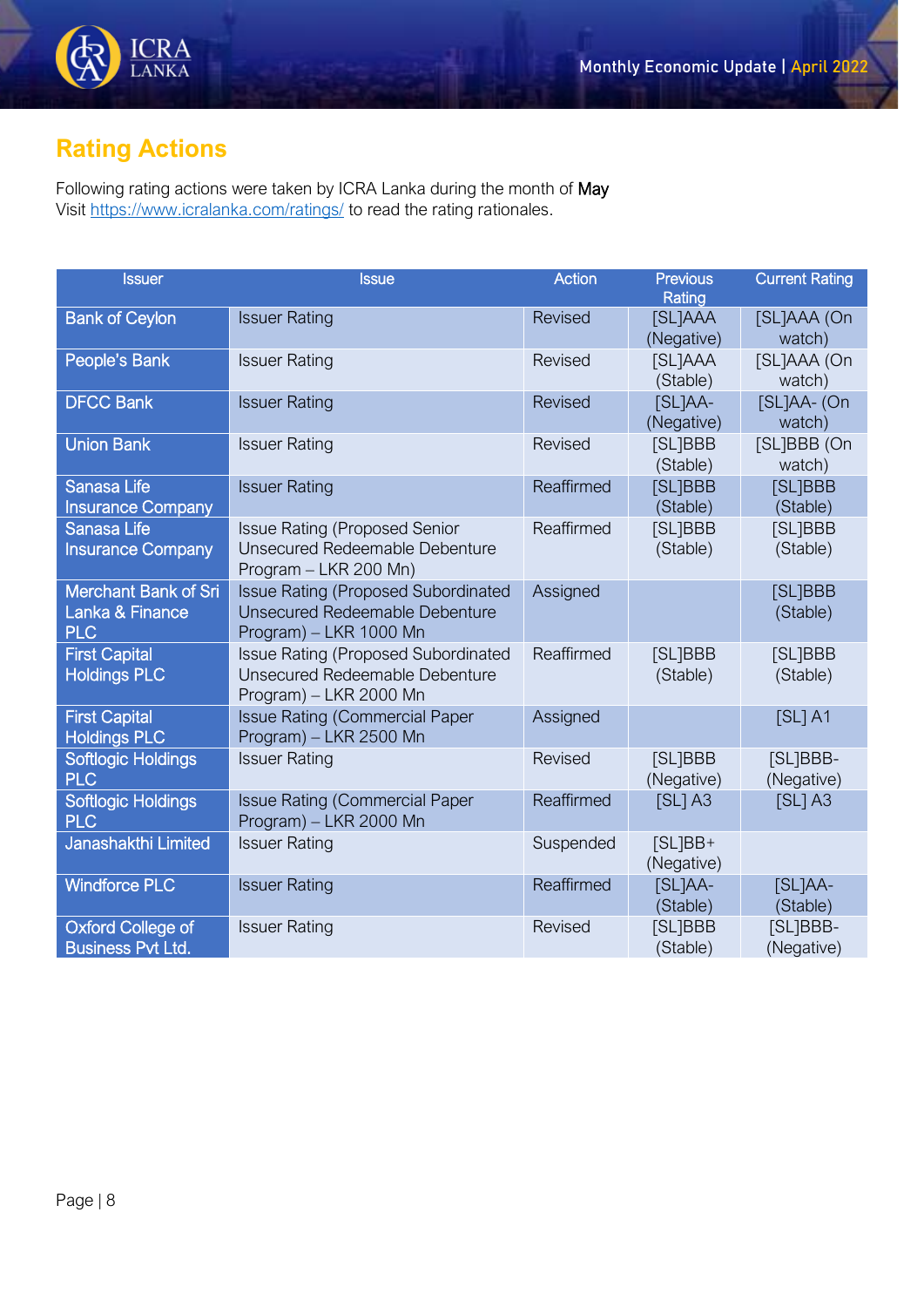

## **Abbreviations**

| <b>ASPI</b>  | All Share Price Index                   |
|--------------|-----------------------------------------|
| bps          | Basis points                            |
| pps          | Percentage points                       |
| <b>CBSL</b>  | Central Bank of Sri Lanka               |
| <b>CDA</b>   | Coconut Development Authority           |
| CSD          | <b>Census and Statistics Department</b> |
| <b>CSE</b>   | Colombo Stock Exchange                  |
| <b>GICS</b>  | Global Industry Classification Standard |
| GoSL         | Government of Sri Lanka                 |
| <b>SLDB</b>  | Sri Lanka Development Bonds             |
| <b>SLISB</b> | Sri Lanka International Sovereign Bonds |
| <b>SOFR</b>  | Secured Overnight Financing Rate        |
| <b>PMI</b>   | Purchasing Managers Index               |
| <b>RRISL</b> | Rubber Research Institute of Sri Lanka  |
| YTD          | Year-to-date                            |
|              |                                         |

To subscribe to ICRA economic updates, contact Shevinda Thilakaratne Analyst Call: +94 77 366 1041 Email[: research@icralanka.com](mailto:research@icralanka.com)

Published date: June 17, 2022 Document #: meumay22

Page | 9 ©Copyright, 2022- ICRA Lanka Limited. All Rights Reserved. Contents may be used freely with due acknowledgement to ICRA Lanka. All information contain herein are from sources deemed reliable; however, no representation or warranty is made to the accuracy thereof.